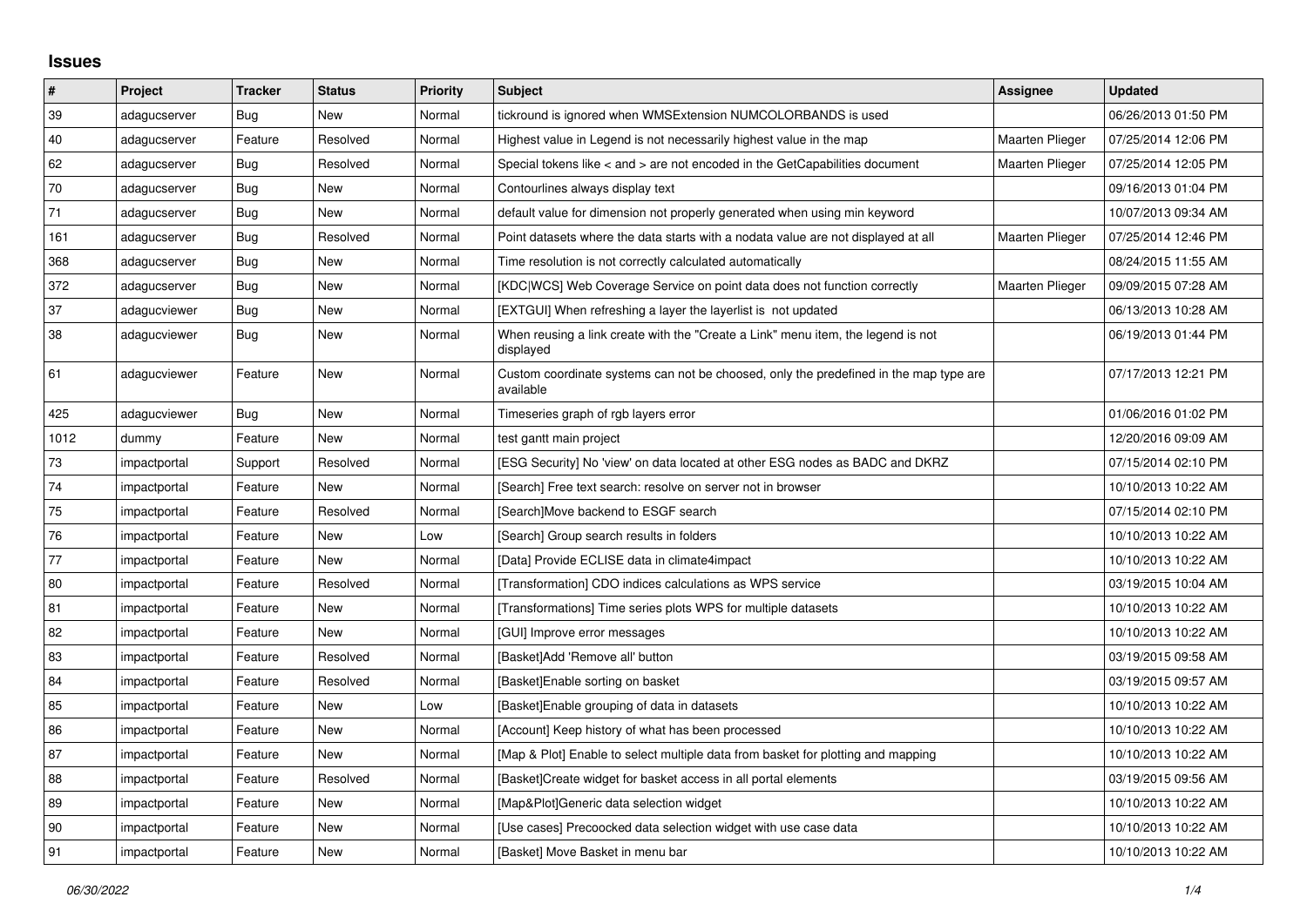| $\sharp$ | Project       | <b>Tracker</b> | <b>Status</b> | <b>Priority</b> | <b>Subject</b>                                                                                             | Assignee               | <b>Updated</b>      |
|----------|---------------|----------------|---------------|-----------------|------------------------------------------------------------------------------------------------------------|------------------------|---------------------|
| 92       | impactportal  | Feature        | Resolved      | High            | [Test] Create a test environment to test new versions of climate4impact                                    |                        | 03/19/2015 09:55 AM |
| 93       | impactportal  | Feature        | Resolved      | Normal          | [Basket] Add a "Get All" button to retrieve all items at once                                              |                        | 03/19/2015 09:56 AM |
| 94       | impactportal  | <b>Bug</b>     | New           | Normal          | [Account] Handle OpenID problem                                                                            |                        | 10/10/2013 10:22 AM |
| 158      | impactportal  | Bug            | Resolved      | Normal          | [OPENDAP] Wrong HTTP status code when file is missing: 403 instead of 404.                                 | Maarten Plieger        | 03/19/2015 09:53 AM |
| 159      | impactportal  | <b>Bug</b>     | Resolved      | Normal          | [WPS] When submitting a WPS job, the XML status document is sometimes not directly<br>available --> Error  | Maarten Plieger        | 03/19/2015 09:52 AM |
| 210      | impactportal  | <b>Bug</b>     | Resolved      | Normal          | OpenID composer accepts only names from 3 characters or more                                               | Maarten Plieger        | 03/19/2015 09:52 AM |
| 349      | impactportal  | <b>Bug</b>     | Resolved      | High            | WPS for simple indices fails with SAX Exception                                                            |                        | 03/19/2015 09:44 AM |
| 350      | impactportal  | Feature        | New           | Normal          | Add a link to go to the basket at the bottom of the data discovery page                                    |                        | 03/19/2015 10:59 AM |
| 558      | PyCAMA        | Feature        | In Progress   | Normal          | Coregistration                                                                                             | Maarten Sneep          | 11/06/2018 05:47 PM |
| 944      | PyCAMA        | Feature        | In Progress   | Normal          | Documentation of internal workings of PyCAMA                                                               | Maarten Sneep          | 12/09/2020 11:13 AM |
| 1146     | PyCAMA        | Bug            | Feedback      | Normal          | Non-synchronized variables yield bogus results                                                             | <b>Maarten Sneep</b>   | 12/09/2020 10:44 AM |
| 1301     | PyCAMA        | Support        | Resolved      | High            | test mixed empty/non-empty variables                                                                       | Maarten Sneep          | 08/21/2020 07:38 AM |
| 1511     | PyCAMA        | Feature        | Resolved      | Normal          | Synchronization of variables                                                                               | Maarten Sneep          | 08/21/2020 07:37 AM |
| 9311     | <b>PyCAMA</b> | Feature        | New           | Normal          | Processing status & lineage as table                                                                       | Maarten Sneep          | 05/25/2020 08:48 AM |
| 13811    | <b>PyCAMA</b> | Support        | New           | Normal          | PyCAMA L2QC Reporting Bugs                                                                                 | Maarten Sneep          | 04/28/2020 11:43 AM |
| 14161    | PyCAMA        | Support        | Feedback      | Normal          | Time dependent QC questionnaire                                                                            | Jacques Claas          | 04/28/2020 09:59 AM |
| 15151    | PyCAMA        | Feature        | Feedback      | Normal          | Handling background correction parameters for SO2 and HCHO                                                 | Maarten Sneep          | 05/25/2020 08:47 AM |
| 15161    | PyCAMA        | Feature        | Feedback      | Normal          | Better handle wavelength calibration parameters in UPAS products                                           | <b>Maarten Sneep</b>   | 05/25/2020 08:49 AM |
| 17921    | PyCAMA        | <b>Bug</b>     | New           | Low             | O3 Histogram plots y-label                                                                                 | <b>Maarten Sneep</b>   | 05/25/2020 08:20 AM |
| 19181    | <b>PyCAMA</b> | Bug            | New           | Normal          | Date reported on Input data per granule possibly incorrect for offline                                     | Maarten Sneep          | 05/25/2020 08:27 AM |
| 22591    | PyCAMA        | Feature        | Resolved      | Normal          | Implement O3_TCL on L2QC website                                                                           | Mark ter Linden        | 11/09/2019 05:03 PM |
| 26171    | PyCAMA        | Feature        | New           | Normal          | [PyCAMA] Skip L3 data in concatenation tool                                                                | Maarten Sneep          | 06/02/2020 09:25 AM |
| 26181    | <b>PyCAMA</b> | <b>Bug</b>     | New           | Normal          | [PyCAMA] Time assigned to time-slice                                                                       | <b>Maarten Sneep</b>   | 06/02/2020 09:27 AM |
| 26231    | PyCAMA        | Support        | New           | Normal          | [PyCAMA] Verify configuration of PyCAMA for daily extractions                                              | Jacques Claas          | 12/01/2020 05:30 PM |
| 26241    | PyCAMA        | Support        | In Progress   | Normal          | [PyCAMA] Supply list of up to 12 parameters you want to follow over time                                   | Jacques Claas          | 12/01/2020 05:34 PM |
| 27221    | PyCAMA        | <b>Bug</b>     | Resolved      | Normal          | [PyCAMA] crash when encountering empty files                                                               | Maarten Sneep          | 07/28/2020 01:24 PM |
| 27251    | PyCAMA        | <b>Bug</b>     | Resolved      | Normal          | [PyCAMA] incompatibility with python 3.3                                                                   | <b>Maarten Sneep</b>   | 07/24/2020 08:23 AM |
| 27361    | <b>PyCAMA</b> | Feature        | Resolved      | Normal          | [PyCAMA] record the file names of the input granules.                                                      | Maarten Sneep          | 07/29/2020 03:23 PM |
| 27381    | PyCAMA        | Support        | Resolved      | High            | [PyCAMA] Update configuration file to resolve issue with reports for Cloud                                 | <b>PDGS Operations</b> | 09/09/2020 11:06 AM |
| 27841    | PyCAMA        | Support        | New           | Normal          | [PyCAMA] update filters for HCHO (possibly others) to exclude data with QA value < 0.5                     | Maarten Sneep          | 10/20/2020 11:43 AM |
| 28421    | PyCAMA        | Support        | New           | Normal          | Prepare for version 2 quality control monitoring.                                                          | Jacques Claas          | 12/01/2020 05:39 PM |
| 28431    | PyCAMA        | Support        | Feedback      | Normal          | [PyCAMA] How long should the daily reports be available once the time-dependent<br>monitoring is in place? | Jacques Claas          | 10/15/2020 10:26 AM |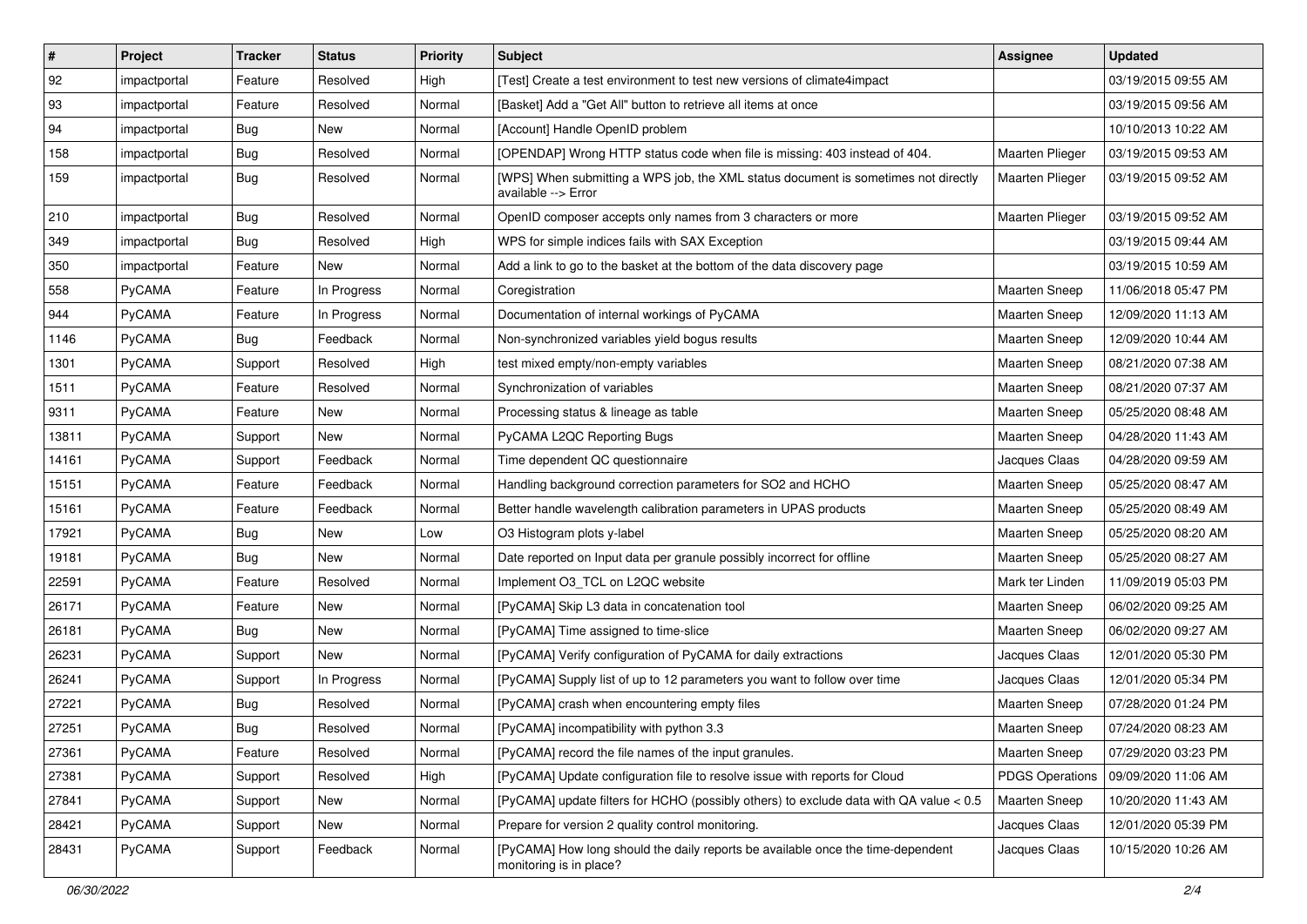| $\sharp$ | Project       | <b>Tracker</b> | <b>Status</b> | <b>Priority</b> | <b>Subject</b>                                                               | Assignee              | <b>Updated</b>      |
|----------|---------------|----------------|---------------|-----------------|------------------------------------------------------------------------------|-----------------------|---------------------|
| 28981    | <b>PyCAMA</b> | <b>Bug</b>     | Resolved      | Normal          | [PyCAMA] Hard crash when processing NPP data                                 | <b>Maarten Sneep</b>  | 11/27/2020 11:54 AM |
| 30011    | PyCAMA        | Support        | New           | Normal          | [PyCAMA] Prepare release of 1.0                                              | <b>Maarten Sneep</b>  | 12/01/2021 10:49 AM |
| 32511    | <b>PyCAMA</b> | Bug            | New           | Normal          | use of coregistration package in loop crashes without warning ("terminated") | <b>Maarten Sneep</b>  | 08/19/2021 11:24 AM |
| 33291    | PyCAMA        | Bug            | Resolved      | Normal          | [PDGS-ANOM-8804] Processing error on ALH                                     | <b>Maarten Sneep</b>  | 10/05/2021 05:33 PM |
| 34921    | <b>PyCAMA</b> | Bug            | Resolved      | Normal          | Requested time not covered in CTM file                                       | <b>Maarten Sneep</b>  | 03/21/2022 09:52 AM |
| 35711    | <b>PyCAMA</b> | <b>Bug</b>     | Resolved      | Normal          | Delete useless get_pressures function in TM5_profile.py                      | <b>Maarten Sneep</b>  | 03/21/2022 09:48 AM |
| 35721    | <b>PyCAMA</b> | Feature        | Resolved      | Normal          | Speed up get_profiles and get_temperature by numba                           | <b>Maarten Sneep</b>  | 03/21/2022 10:55 AM |
| 1013     | subproject 1  | Feature        | New           | Normal          | test subproject task gantt                                                   |                       | 12/20/2016 09:10 AM |
| 320      | TM5-MP        | <b>Bug</b>     | In Progress   | Low             | <b>Budget inconsistencies</b>                                                | Philippe Le Sager     | 01/28/2016 01:00 PM |
| 336      | TM5-MP        | Feature        | In Progress   | Normal          | budget consistent with mmix                                                  | Philippe Le Sager     | 12/01/2015 10:05 AM |
| 338      | TM5-MP        | Feature        | New           | Low             | Modifying and extending input data for refractive indices                    | Twan van Noije        | 07/03/2018 12:53 PM |
| 351      | TM5-MP        | Bug            | New           | Low             | NH3 budget terms                                                             |                       | 07/03/2018 12:36 PM |
| 362      | TM5-MP        | <b>Bug</b>     | New           | Normal          | Dry deposition total for agreggated NOx                                      | <b>Jason Williams</b> | 06/24/2015 02:06 PM |
| 367      | TM5-MP        | Feature        | New           | Low             | Heterogeneous reaction rates for bulk aerosol version                        | Jason Williams        | 07/03/2018 12:36 PM |
| 373      | TM5-MP        | <b>Bug</b>     | New           | Normal          | Diurnal cycle biomass burning emissions                                      |                       | 07/03/2018 12:34 PM |
| 439      | TM5-MP        | Task           | New           | Low             | Treatment of ice clouds in photolysis                                        |                       | 07/03/2018 12:35 PM |
| 440      | TM5-MP        | Feature        | New           | Low             | Assumption in calculation of friction velocity over land                     |                       | 07/03/2018 12:51 PM |
| 521      | TM5-MP        | <b>Bug</b>     | <b>New</b>    | Low             | Inconsistent NO <sub>x</sub> emissions                                       |                       | 07/03/2018 12:30 PM |
| 549      | TM5-MP        | Bug            | In Progress   | High            | Restarbility broken                                                          | Philippe Le Sager     | 03/17/2017 11:40 AM |
| 574      | TM5-MP        | Support        | In Progress   | Normal          | Optimization of ebischeme can be problematic                                 | Philippe Le Sager     | 12/20/2017 12:29 PM |
| 595      | TM5-MP        | <b>Bug</b>     | In Progress   | Normal          | Generation of qsub job file seems broken                                     |                       | 07/03/2018 12:39 PM |
| 2161     | TM5-MP        | <b>Bug</b>     | New           | Normal          | Python datetime.strftime function does not support dates before 1900         |                       | 08/21/2017 12:35 PM |
| 8931     | TM5-MP        | Feature        | In Progress   | Low             | removing dependence on HDF4                                                  |                       | 11/18/2019 02:07 PM |
| 10221    | TM5-MP        | Feature        | In Progress   | Normal          | MOGUNTIA and KPP                                                             |                       | 09/20/2018 01:59 PM |
| 10281    | TM5-MP        | Task           | New           | Low             | Dry deposition of gas-phase H2SO4 and DMS                                    |                       | 07/03/2018 12:51 PM |
| 11761    | TM5-MP        | <b>Bug</b>     | New           | Low             | overflow in PDUMP                                                            |                       | 09/26/2018 09:44 AM |
| 12101    | TM5-MP        | Feature        | New           | Low             | Updating Corner halo grid boxes                                              |                       | 10/10/2018 03:39 PM |
| 20141    | TM5-MP        | Bug            | In Progress   | Low             | PDUMP temperature field is zero                                              |                       | 07/26/2019 02:45 PM |
| 23221    | TM5-MP        | Feature        | In Progress   | Normal          | Remapping of M7 dry/wet radii from restart file missing                      |                       | 12/05/2019 11:07 AM |
| 23861    | TM5-MP        | <b>Bug</b>     | New           | Normal          | NH2O2 chemistry                                                              |                       | 05/13/2020 12:10 PM |
| 24611    | TM5-MP        | Bug            | New           | High            | Typos in cb05 ebischeme                                                      |                       | 02/11/2020 10:35 AM |
| 26031    | TM5-MP        | <b>Bug</b>     | New           | Normal          | Wrong rate for KOHHNO4                                                       |                       | 05/13/2020 12:10 PM |
| 26711    | TM5-MP        | Bug            | In Progress   | Normal          | missing values for lon and lat in regions file                               |                       | 07/02/2020 08:27 PM |